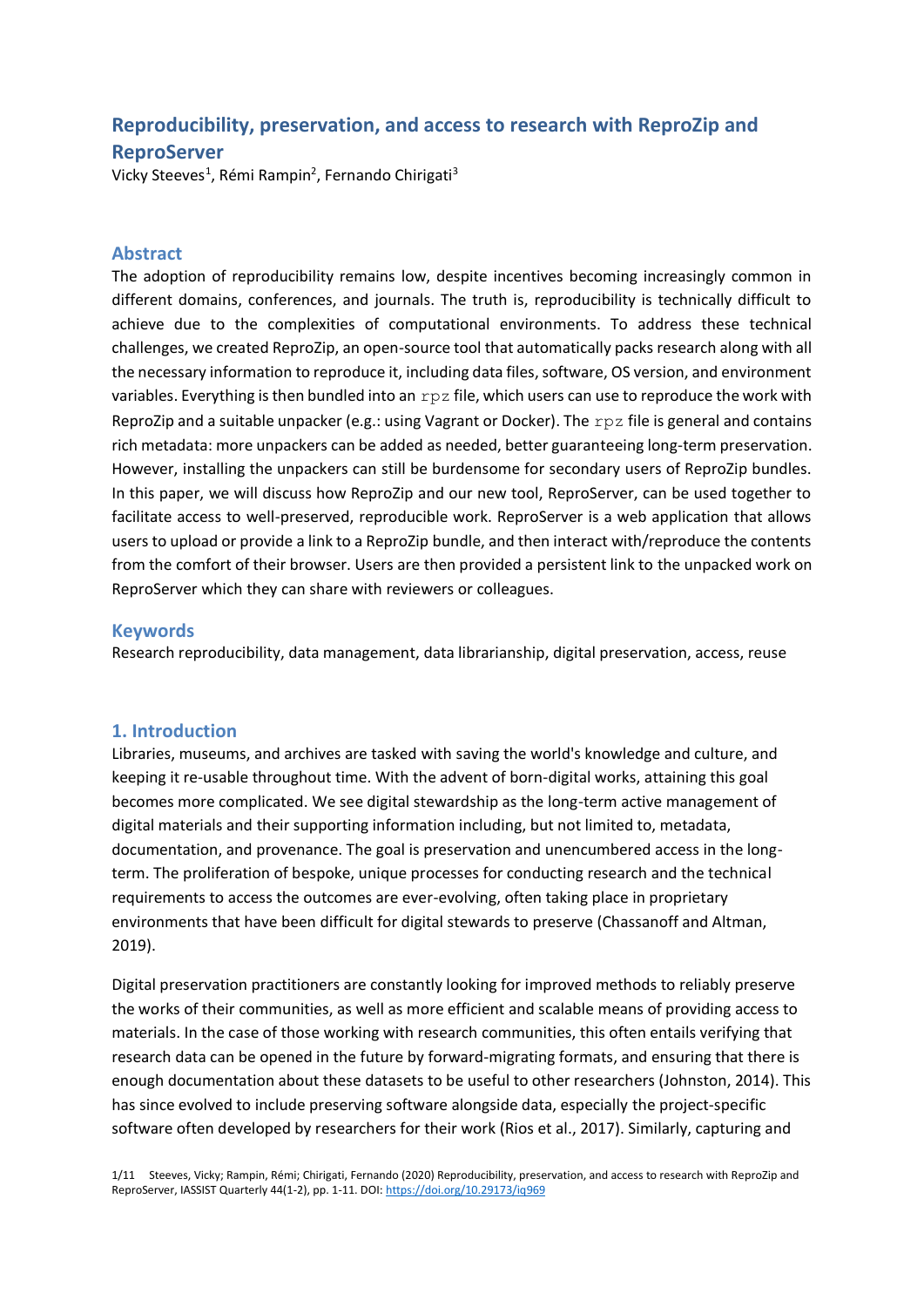describing these software dependencies and scripting workflows have been a growing necessity for researchers seeking to make their work reproducible. Reproducible research implies that when another researcher tries to rerun the same analysis—using the same data and code as the original creator— they will achieve the same result (Goodman et al., 2016). This is extremely difficult, however. Dependencies of a research process are not always known in full detail by the original researcher, much less the digital steward tasked with the long-term safety of the work (Marwick, 2015). Archivists and librarians who endeavor to accession and preserve reproducible research materials therefore must have a corresponding toolkit up to the task.

But why is it so important for reproducibility and archival access to access materials in the original computational environment? Given how much modern research practices rely on unique toolkits, the output from any analysis is highly dependent on the actual software in which the research happens (Pawlik et al., 2019). Results of research change depending on versions of software, on operating system changes, and other custom configurations (Gronenschild et al., 2012). Ensuring that the research process includes documentation about dependencies is important for the integrity of the scholarly record. Likewise in archival science, the idea of authenticity of access to materials remains an important facet of both analog and digital work. Authenticity refers to the idea that materials should be viewed/rendered exactly as they would have at the time of their creation, and has led to large-scale efforts in emulation services within digital archives (Espenschied and Lialina, n.d.). Just as web archivists often need an emulated browser to view WARC files (i.e. [Webrecorder](https://webrecorder.io/)  Player<sup>4</sup>), research archivists often need emulated computational environment to engage with [original research materials and to confirm they are reproducible \(Rhizome, 2015\).](https://webrecorder.io/)

We envision an ecosystem of open infrastructure that makes reproducibility easy for both the originating researcher and those seeking to view, reproduce, and extend the original work. Ideally, a researcher should have access toa self-contained, distributable, and reproducible bundle of their work using as few commands as possible. Other researchers/reviewers should be able to reproduce and reuse experiments with a few mouse clicks, and without having to deal with all the complex chains of dependencies required to run the corresponding computational processes.

To that end, we have develo[p](https://www.reprozip.org/)ed two open-source tools: <u>ReproZip5</u> and <u>ReproServer</u><sup>[6](https://www.reprozip.org/)</sup>. ReproZip is a [tool that can automatically and transparently capture a computational experiment, creating a single,](https://www.reprozip.org/)  [distributable bundle, without the researcher having to specify all of the required dependencies.](https://server.reprozip.org/)  [Other researchers can then use ReproZip to automatically unpack this bundle and set up the](https://server.reprozip.org/)  [environment in order to reproduce the research, even if the operating systems are different](https://server.reprozip.org/)  [\(Chirigati et al., 2016\). Our second tool, ReproServer, is a web application that provides easier access](https://server.reprozip.org/)  [to ReproZip bundles: instead of having to install different software together with ReproZip to set up](https://server.reprozip.org/)  [and reproduce a bundle, ReproServer allows researchers to reproduce and reuse other people's](https://server.reprozip.org/)  [research from the comfort of their browser \(Rampin et al., 2018a\).](https://server.reprozip.org/)

There is existing work in providing authentic access to materials at scale, though with varied results fo[r](https://mybinder.org/) reproducibility. **Binder<sup>7</sup> is one such system. Binder can provide access to R scripts and Jupyter** [Notebooks directly from a URL, DOI, or GitLab or GitHub repository, allowing users to interact with](https://mybinder.org/)  [these notebooks in a browser-based live environment. However, this is a solution specific to Jupyter](https://mybinder.org/)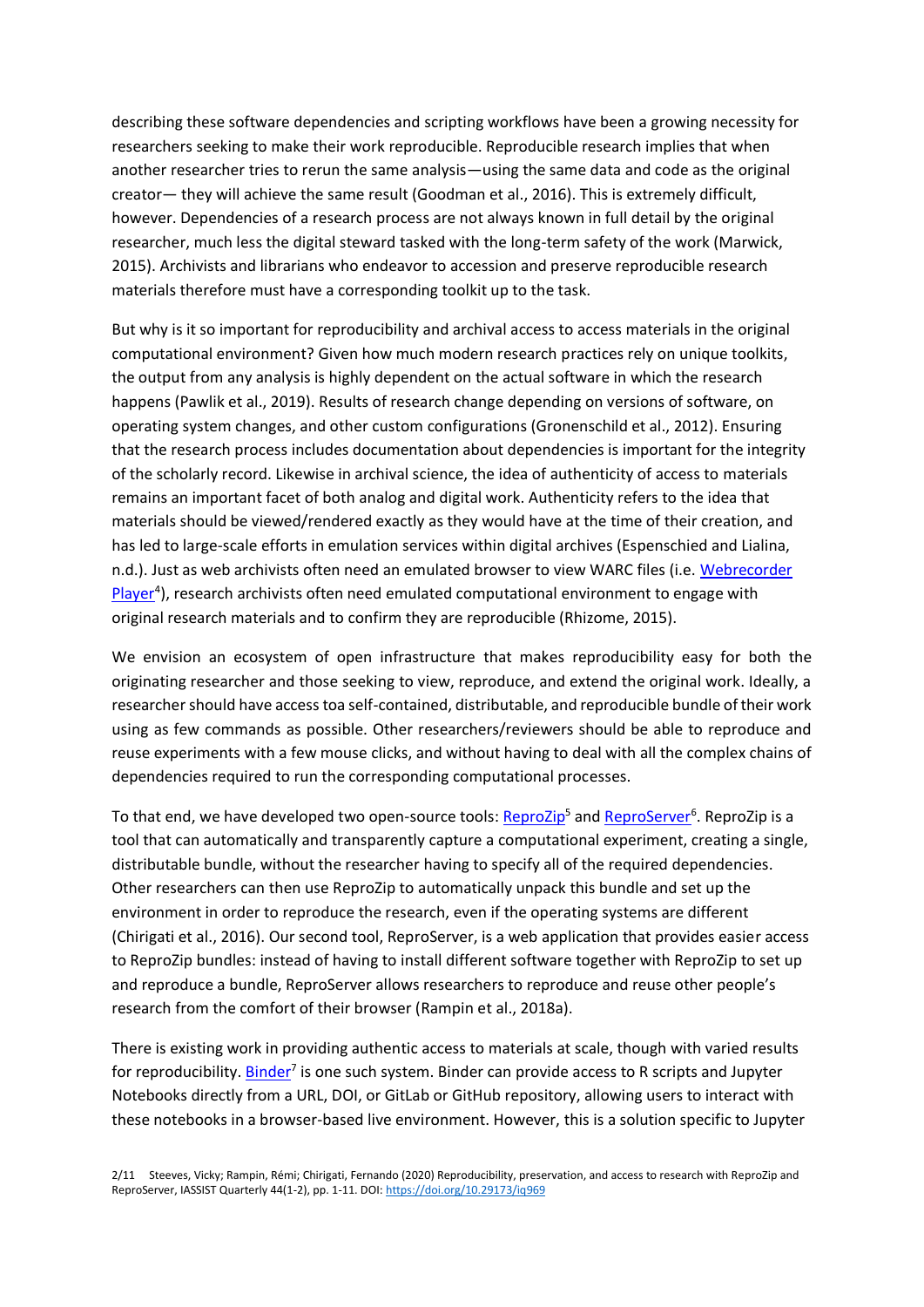[Notebooks and R scripts, and users must provide a file that describes the dependencies for the](https://mybinder.org/)  [notebooks, i.e., users must manually capture such dependencies, which can be a burdensome task](https://mybinder.org/)  [given there are chains of dependencies that can be unknowable to the user without proper](https://mybinder.org/)  [documentation \(Jupyter et al., 2018\). Emulation as a Service Infrastructure](https://mybinder.org/)<sup>[8](https://www.softwarepreservationnetwork.org/eaasi/)</sup> (EaaSI) is another system [that provides access to operating systems in-browser and at scale. EaaSI excels at emulation and](https://www.softwarepreservationnetwork.org/eaasi/)  [provides the user access to older systems. That said, users' emulated environment is a sandbox in](https://www.softwarepreservationnetwork.org/eaasi/)  [which to do work, and while it can certainly help in efforts](https://www.softwarepreservationnetwork.org/eaasi/) to recreate research projects from the [past, users still must manually declare their environment \(Cochrane, 2018\). This presents similar](https://www.softwarepreservationnetwork.org/eaasi/)  [problems as with Binder.](https://www.softwarepreservationnetwork.org/eaasi/)

We posit that core digital stewardship goals intersect with computational reproducibility, and that applying tools for computational reproducibility in an archival context can help ensure that materials preserved as key parts of the scholarly record can be verified, reused, reproduced, and accessed with integrity in the future. In this paper, we will describe how ReproZip and ReproServer can be used in tandem to: 1) capture a research process/workflow with all its dependencies and components in a preservation-ready format, the ReproZip bundle, and 2) give patrons easy access to view and execute the contents of those bundles in the original computational environments, via their browser, with ReproServer.

## **2. Preservation with ReproZip**

## **2.1 ReproZip Infrastructure**

ReproZip is an open-source tool that automatically captures all the dependencies of a research product or application originally run in a Linux environment, and creates a single, distributable bundle that can be used to reproduce the entire experiment in another environment (e.g., on Linux, Windows, or macOS) (Chirigati et al., 2016). The tool works in two steps:

1. *Packing*. Given a research application that runs on a Linux OS, ReproZip automatically and transparently traces all of the system calls related to the execution of that application. It captures all dependencies at the OS level, including software, data files, databases, libraries, environment variables, parameters, and OS and hardware information. Using this information (which can optionally be customized by the user), ReproZip creates a compendium for it: an rpz file containing the dependencies. The packing step must be done via the command line; future work includes a GUI and support for non-Linux environments.

*Unpacking*. Given an rpz file, other users can use ReproZip to set up the application in their environment, even if their OS is different than the one used for the creation of the experiment. Users can choose among different *unpackers* (e.g.: Vagrant or Docker for an isolated reproduction). ReproZip then automatically sets up the environment and allows users to rerun the application. The unpacking step can be done either via the command line or using the provided GUI.

For instance, suppose that a user, Alice, has a Python script named prediction.py that represents her research. The script predicts the values of handwritten digits from an input image (using a variety of software packages) and outputs a new image with predictions. To pack this script with ReproZip, she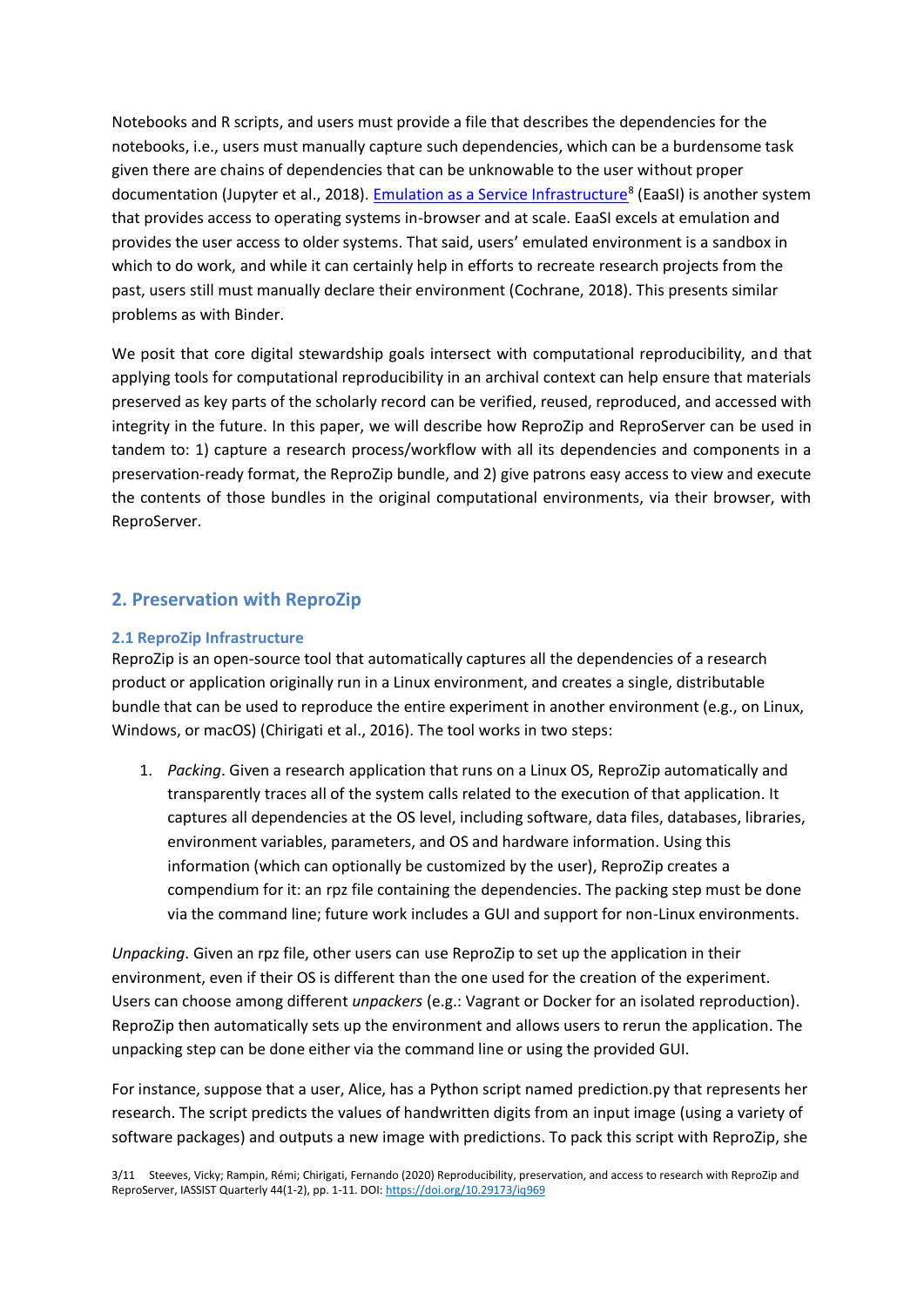first prepends reprozip trace to the execution of her script (via the command line): reprozip trace python prediction.py. ReproZip then detects all the necessary dependencies in order to rerun this script in the future. She then can use reprozip pack to create an rpz bundle for it. If she shares this bundle with another researcher, Bob, he can use the reprounzip component to set up and reproduce the script. Because he works on macOS and the script was originally created on a Linux OS, Bob chooses the unpacker reprounzip-docker to let ReproZip automatically set up the experiment using Docker. ReproZip takes care of all the unpacking details, and Bob is able to reproduce the experiment even though he is not familiar with Docker.

Provided that ReproZiphas access to the original command-line execution, it can trace and reproduce a variety of research products, including Python/R/Julia/any language scripts, applications based on compiled source code (e.g.: JAR files, C/C++ binaries), Jupyter notebooks, interactive applications, GUI applications, and more involved scenarios such as client-server applications (e.g.: databases). ReproZip has supported research in a variety of disciplines, including neuroscience, physics, computer vision, computational humanities, data science, data visualization, and data journalism. Some users have contributed explanations for their research with steps to create the ReproZip bundle and to access the contents, collected on the **ReproZip Examples website**<sup>9</sup>[.](https://examples.reprozip.org/) ReproZip is currently being used by  $ReproMan<sup>10</sup>$  $ReproMan<sup>10</sup>$  $ReproMan<sup>10</sup>$ , a tool that helps create and manage computing environments in the neuroimaging domain, and by  $COR<sup>11</sup>$  $COR<sup>11</sup>$  $COR<sup>11</sup>$ , a web platform from the National [Institute of Standards and Technology \(NIST\) that stores and manages data from computational and](https://www.nist.gov/programs-projects/cloud-reproducible-records)  [experimental materials science. ReproZip has also been used to support reproducibility evaluation](https://www.nist.gov/programs-projects/cloud-reproducible-records)  [for research papers published in different venues, including: the Information Systems Journal](https://www.nist.gov/programs-projects/cloud-reproducible-records)<sup>[12](https://www.journals.elsevier.com/information-systems/)</sup>; ACM SIGMOD<sup>[13](http://db-reproducibility.seas.harvard.edu/)</sup>; and conferences that follow the **Artifact Evaluation Process guidelines**<sup>[14](https://www.artifact-eval.org/guidelines.html)</sup>.

#### **2.2 Archival Benefits of ReproZip**

Among the many benefits of ReproZip, *digital preservation* is the most relevant. Using ReproZip, digital archivists and librarians can meticulously trace computing environments in which research takes place, from data files and applications to complicated chains of software dependencies. This process allows patrons to reproduce environments over time (Steeves et al., 2018). The rpz file generated by ReproZip is a preservation-ready object for several reasons:

• *Flexibility.* The file is generalized, completely agnostic to the unpacking technology being used: it can be rerun using many different unpacker plugins through ReproZip. In addition, thanks to ReproZip's plugin model, unpackers can be added and removed as systems become more or less popular or usable, allowing long-term preservation. For instance, if Docker becomes obsolete, then a ReproZip unpacker can be written for another containerization system and the ReproZip packages remain usable.

*Completeness.* The rpz file contains all the necessary files to reproduce and reuse the packed research. In addition, it provides a configuration file that is machine-readable and lists all the information about the computational environment and dependencies necessary to recreate it If in the future there are no containers or virtual machines, the archivist/librarian can still use the robust technical and administrative metadata from the bundle.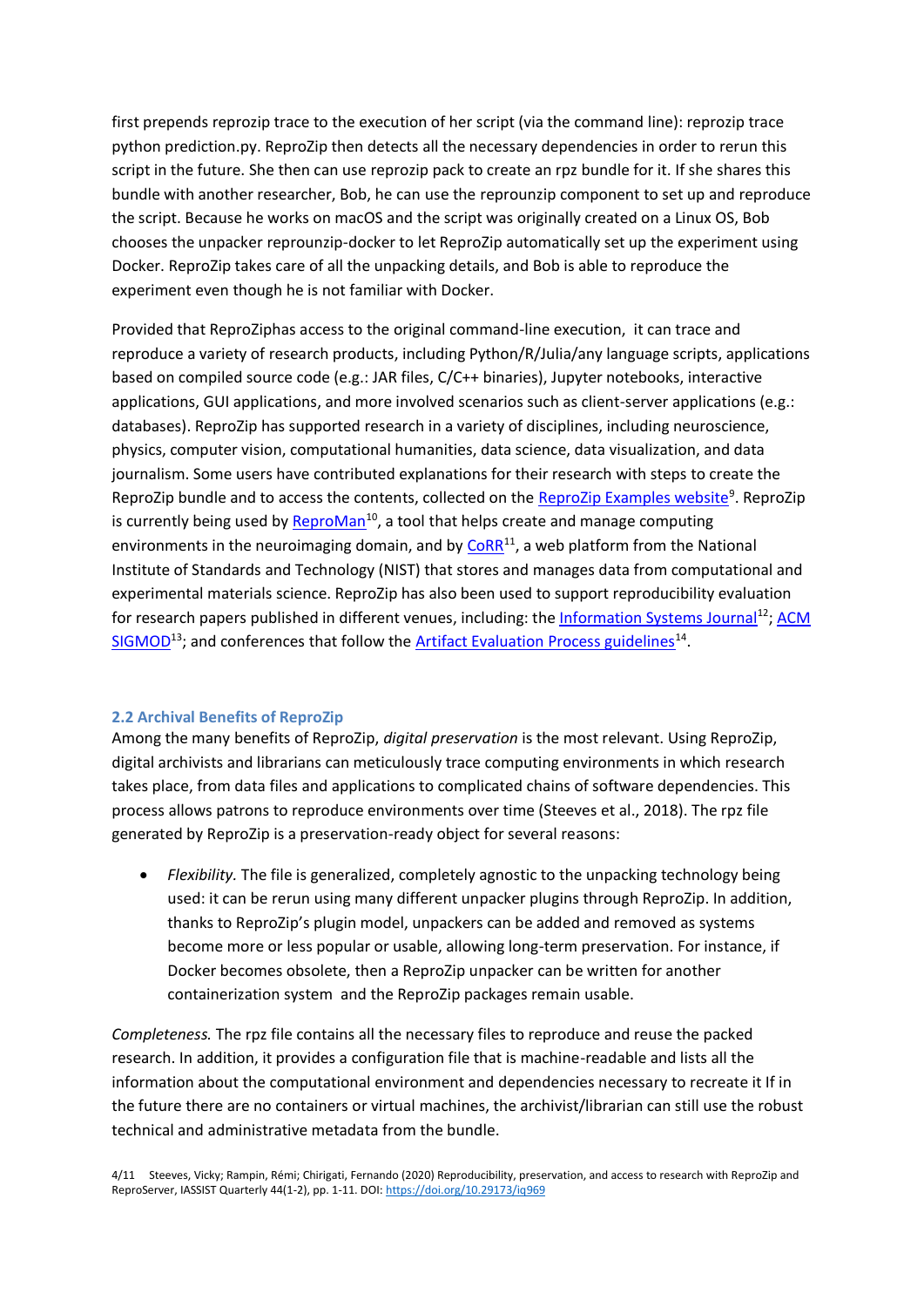*Bundle Size.* Because ReproZip captures only the necessary files for reproduction (i.e., the minimal set of files), the rpz file is often very small compared to the entire computational environment in which the research runs. This makes it easier to store and share these bundles.

As an example of how ReproZip can be used to streamline digital preservation, the tool was recently used as the core component in a recent project, *Saving Data Journalism[15](https://savingjournalism.reprozip.org/)*[. This Institute of Museum](https://savingjournalism.reprozip.org/)  and Library Service<sup>[16](https://www.imls.gov/)</sup> (IMLS) funded endeavor is aimed at preserving interactive news applications, [i.e., dynamic websites that allows readers to fully interact with the stories \(e.g.: Dollar for Docs](https://www.imls.gov/)<sup>[17](https://www.imls.gov/)</sup>). [Due to its technological complexity, dynamic web content cannot currently be fully archived or](https://www.imls.gov/)  [preserved by libraries, newsrooms, or cultural institutions. As part of the project, we built a](https://projects.propublica.org/docdollars/)  prototype, called ReproZip-Web<sup>[18](https://github.com/reprozip-news-apps/reprozip-web)</sup>, that leverages ReproZip and Webrecorder to correctly preserve [this type of application \(Boss et al., 2019\). Preliminary tests with the prototype showcased its](https://github.com/reprozip-news-apps/reprozip-web)  [usefulness in preserving and replaying news applications; a demonstration video is available online](https://github.com/reprozip-news-apps/reprozip-web)<sup>[19](https://github.com/reprozip-news-apps/reprozip-web)</sup>.

While ReproZip significantly reduces the barrier to reproducing and preserving different applications, to unpack and rerun rpz bundles, users must still download the reprounzip component and their unpacker of choice (e.g.: reprounzip-docker to use Docker<sup>[20](https://www.docker.com/)</sup>, and reprounzip-vagrant to use Vagrant<sup>[21](https://www.vagrantup.com/)</sup>), together with the software to be used by the unpacker (e.g.: Docker or Vagrant and VirtualBox<sup>[22](https://www.virtualbox.org/)</sup>). Even if this is only required once, having to download and set up these tools can prove [to be a heavy burden \(and intrusive\). Therefore, there is still a barrier to accessing rpz files, as one](https://www.virtualbox.org/)  [might not have the required software to run ReproZip and rerun the research. To address this](https://www.virtualbox.org/)  [limitation, we started implementing a web application called ReproServer, detailed next.](https://www.virtualbox.org/)

## **3. ReproServer — Where Preservation Meets Access**

#### **3.1 ReproServer Infrastructure**

ReproServer is a cloud-native application designed to run ReproZip research bundles from the browser. It builds on one of ReproZip's unpacker plugins, reprounzip-docker, and provides a web interface through which users can interact with bundled research and software in their original environment (Rampin et al., 2018b). The system is functional and we maintain a public deployment at [https://server.reprozip.org/.](https://server.reprozip.org/)

When provided an rpz file, either via direct upload from the user's computer or via a link to a supported data repository, ReproServer builds a container of the preserved environment and allows the user to run the program with the option to use different parameters or input data. The program is then executed in a cluster, and the results are shown to the user with all the same interactions that they might have with the reprounzip component on their desktop, including the ability to download the output files and upload their own input files.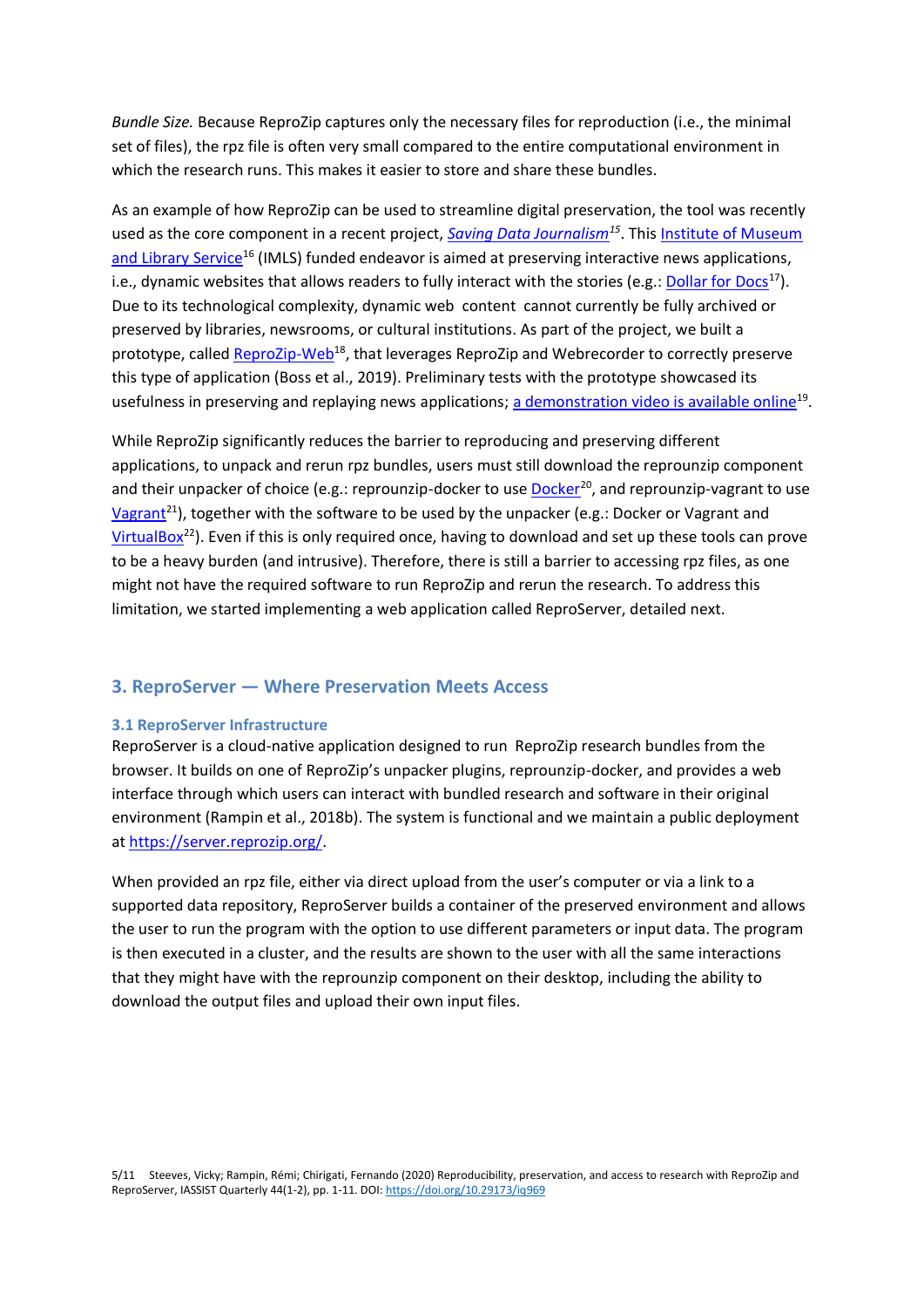

*Figure 1.* Overall architecture of ReproServer.

ReproServer is built on Docker and Kubernetes, which are common, well-supported technologies for the deployment of this type of applications. Kubernetes is an open-source container orchestration system, which can be deployed on many infrastructures, and it is supported by most cloud providers (e.g.: Google Cloud, Amazon Web Services, Microsoft Azure, Digital Ocean). It features automatic scaling, allowing for efficient medium-scale deployments accessible to the public.

ReproServer was designed with collaboration and interoperability in mind. We rely on existing thirdparty data repositories and we currently support [the Open Science Framework](https://osf.io/)<sup>[23](https://osf.io/)</sup>[, Zenodo](https://osf.io/)<sup>[24](https://osf.io/)</sup>, and Figshare<sup>[25](https://figshare.com/)</sup>. ReproServer can use a reference to the file in the repository (e.g. file URL), which appears [in the URL of the environment in ReproServer. Each execution of the unpacked research also gets a](https://figshare.com/)  [URL that can be sent to others to show the results and retrieve output files. In addition to batch](https://figshare.com/)  [experiments \(i.e., non-interactive applications\), ReproServer also supports interactive web-based](https://figshare.com/)  [experiments \(e.g.: websites and Jupyter notebooks\), providing the user with a persistent URL where](https://figshare.com/)  [they can access the program \(which can be shared with others\) while it is running. This URL is](https://figshare.com/)  [shareable with others so that they can easily access an unpacked work without having to rebuild it](https://figshare.com/)  [every time.](https://figshare.com/)

| ⊕<br>server.reprozip.org/                                        | $\mathbf{z}$<br>€<br>server.reprozip.org/reproduce/osf.io/5ztp2 |
|------------------------------------------------------------------|-----------------------------------------------------------------|
| Select a package to unpack                                       | Package digits_sklearn_opencv.rpz                               |
| Upload a file<br>No file selected.<br>Browse                     | <b>Build log</b>                                                |
| or provide a package's URL                                       | Run the experiment                                              |
| https://osf.io/5ztp2                                             | Parameters                                                      |
| <b>Unpack</b>                                                    | Command-line for step classification                            |
|                                                                  | python generateClassifier.py                                    |
| 3<br> ⊕<br>server.reprozip.org/results/4t59a                     | Command-line for step prediction                                |
| Package digits_sklearn_cv.rpz, run nb42r                         | python performRecognition.py                                    |
| Run log                                                          | Input files                                                     |
|                                                                  | photo.jpg                                                       |
| Output files:                                                    | No file selected.<br>Browse                                     |
| · output.jpg, 96692 bytes<br>· digits_classifier.pkl, 3487 bytes | Run                                                             |

*Figure 2.* The workflow of using ReproServer to unpack and interact with an RPZ file hosted on the OSF.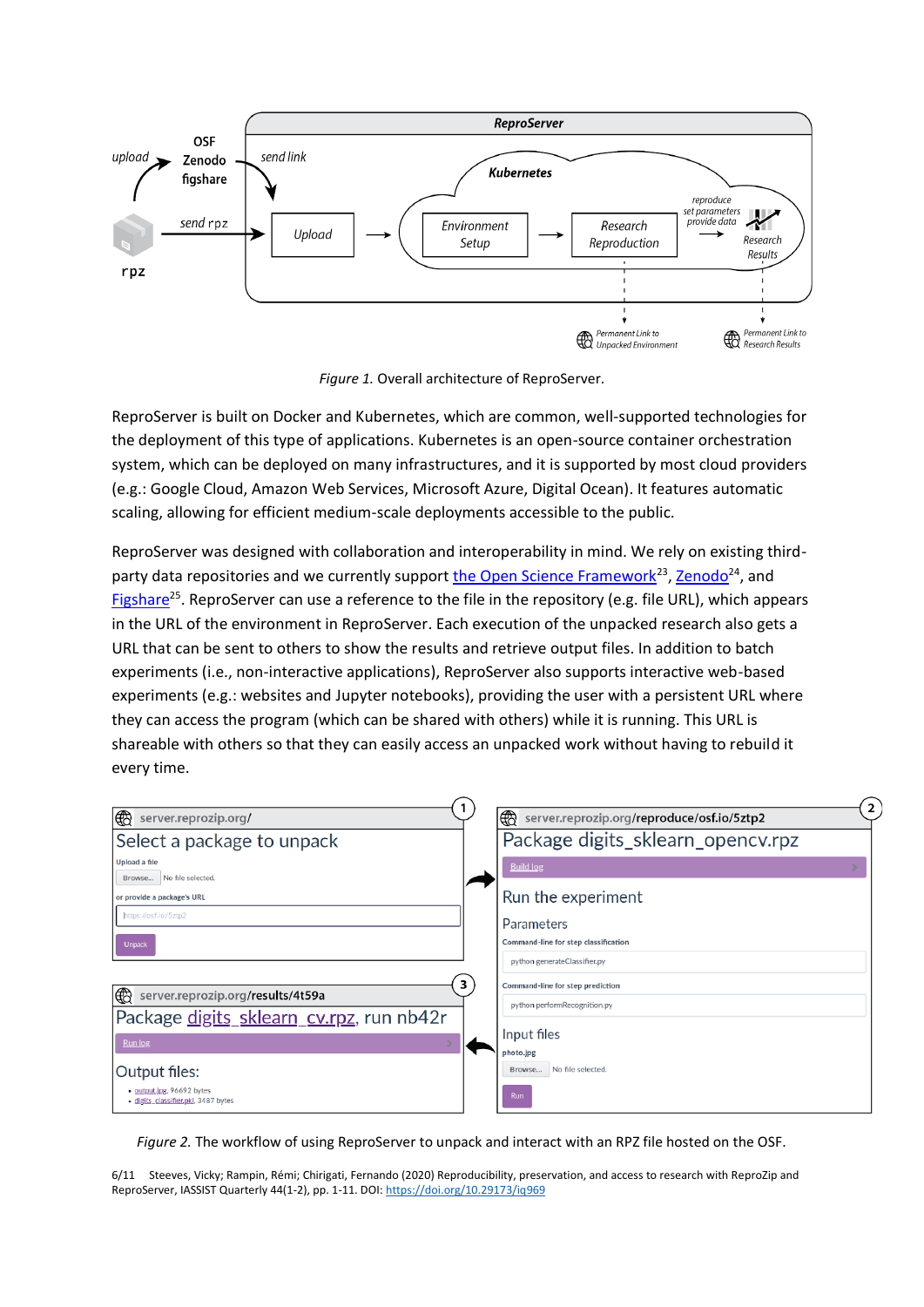For instance, suppose that Sarah is a reviewer on Alice's paper, and wants to look at her entire research process to verify the claims within the paper. She can use ReproServer to reproduce Alice's work, without having to install any additional software on her computer. She chooses to upload the rpz bundle to ReproServer and immediately reruns the prediction script, which returns consistent results. Given Alice's research is reproducible, she feels comfortable signing off on a positive review.

Sarah then decides to try the script with a few other images she often uses in her research because she finds the research that Alice has done is novel. She goes back to ReproServer, changes the input file of the execution, and reruns the script again for different image files. For one of Sarah's files, the prediction seems to be wrong. She then shares the link to the unpacked experiment with Alice so she can see and interact with these results also through ReproServer, and hopefully improve her model. Sarah would have neither been able to do that without the ease of access and use that goes into ReproServer, nor if Alice had not had been a great steward of her research and packed it for reproducibility.

#### **3.2 Archival Access with ReproServer**

Researchers and digital stewards alike can use ReproZip to create a compendium of work that is easily shareable, citable (if deposited in an institutional or subject-specific repository), and that they and the community-at-large can use. Accompanying that, ReproServer can act as a virtual, interactive reading room for those interested in exploring preserved reproducible research, for purposes such as studying the history of science (comparing workflows across time in a given niche, for instance), verifying results of research and building on it with in-browser interactions, and surely more ways that we have not envisioned — patrons are infinitely creative when approaching collections in libraries/archives.

For the librarian/archivist, the workflow for preserving these complex research processes and objects becomes easier to manage. They would straightforwardly trace and pack the given research with ReproZip, ingest into a repository or secure storage layer, and provide a button on the record page that links to ReproServer for easy access to patrons to allow them to fully reproduce the work. For archival researchers, interacting with primary source materials as authentically as possible is extremely important for understanding the complexities (Kim and Mennerich, 2015). If libraries/archives provide the primary source materials (the rpz bundle) in the collections via the web browser, archival researchers can view and interact with materials in their original environment, with detailed metadata and provenance information, which ensures high-fidelity, with respect to original functionality and utility.

Research bundles like ReproZip's rpz files can be hard to read at first blush -- in fact, there have been guides written such as *How to Read a Research Compendium* to educate even computationallyadvanced patrons in understanding the materials captured in these packages (Nüst et al., 2018). By designing a simple interface with which to access and interact with these files, ReproServer can be an onramp for patrons who might want to explore different methods of research, but lack some of the computational literacy to fully understand how to read the bundle or use it on their own computer.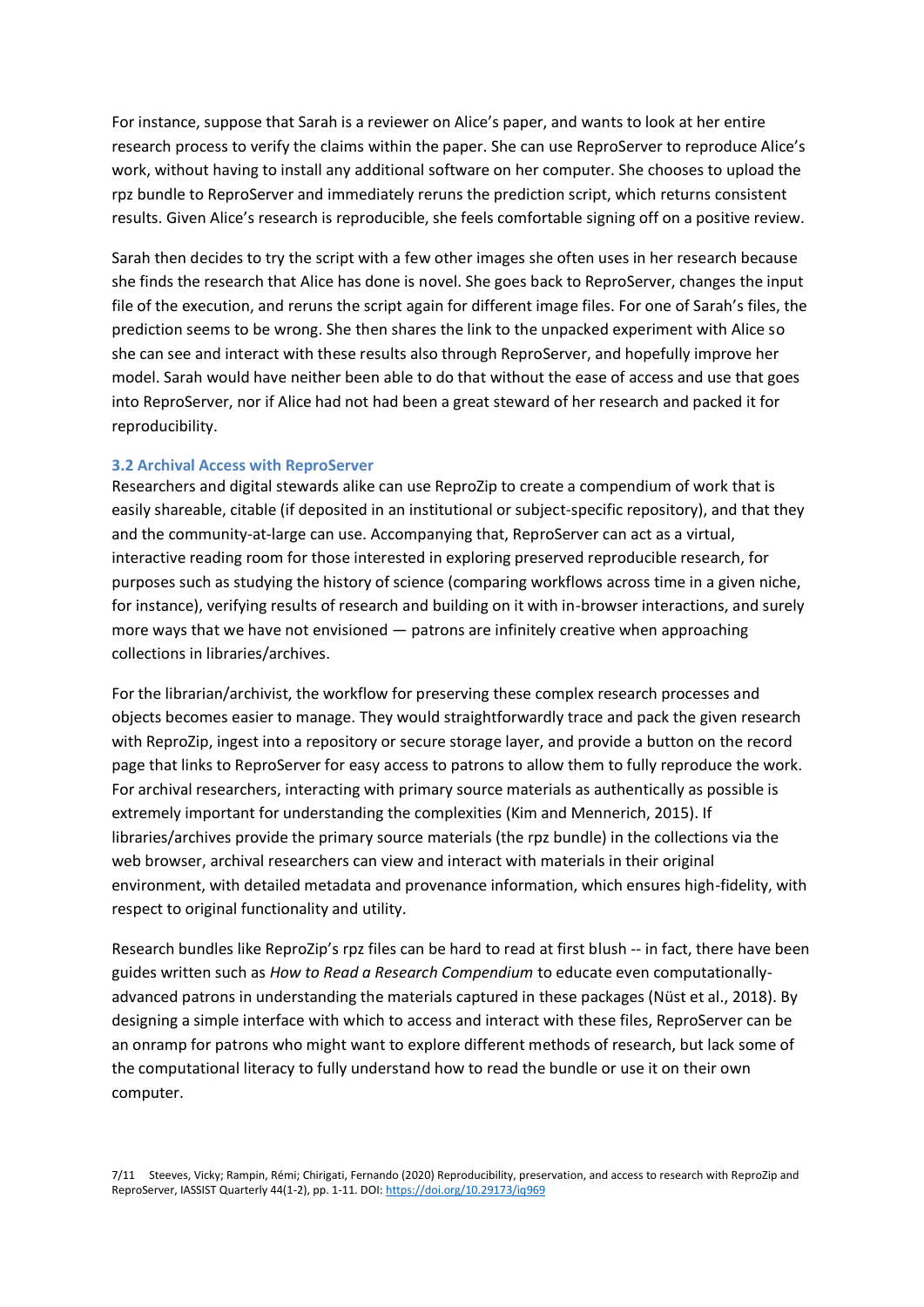## **4. Future Work**

To build on our current work with ReproServer, we would like to support interacting with more varied types of research processes from the browser. Right now, we only allow uploading new inputs, but we would like to, for instance, give users the chance to interact with the packed terminal applications via a terminal right on the webpage, or conversely interact with GUI applications from their browser. This would give greater freedom to those patrons who want more in-depth investigations of the unpacked works.

For patrons that use big data, we are also looking into integrating with High-Performance Computing (HPC) clusters and cloud providers directly, to allow the reproduction of research processes that are distributed, use large data, or need to be run on specific hardware (for example, specific GPUs for Artificial Intelligence research that might exist on one HPC cluster but not the current public ReproServer deployment). This means that patrons with credentials to specialized computing environments would be able to bridge ReproServer and their custom compute cluster, and use their own compute to reproduce work via ReproServer.

We also want to support a wider range of data repositories, especially those being supported and maintained by librarians and archivists at their institutions. ReproServer can currently obtain files from Zenodo, OSF, and Figshare, but it can be similarly integrated with more software by writing adapters for their APIs. We want to support all the repositories where researchers are likely to deposit their software, including the self-hostable options that might be used by institutions, such as Dataverse<sup>[26](https://dataverse.org/)</sup>, DSpace<sup>[27](https://dataverse.org/)</sup>[, and Samvera](https://dataverse.org/)<sup>[28](https://dataverse.org/)</sup>.

Finally, a long-term goal of ReproZip is the support of more operating systems. We are investigating ways to capture and reproduce research on macOS and Microsoft Windows since those operating systems are prevalent in many research domains. We are also looking into creating Linux environments with the same dependencies that were used on the author's machine (for example, Python/R/Ruby packages are usually available for all operating systems), to alleviate the need to run virtual machines with alternative OSes (at substantial cost).

## **5. Conclusion**

Ultimately, in a time when the initiatives of libraries and archives in particular are being cannibalized by for-profit and corporate entities, it's more important than ever to build out and support open infrastructure that can empower institutions to safely archive the work of their communities, and provide user-friendly means of accessing that work authentically. ReproZip and ReproServer were built with this in mind. There is no vendor lock-in, and no need to work within or port to commercial platforms for reproducibility. Any institution could instantiate ReproServer (with minimal computing infrastructure) and allow their users to reproduce the work held safely in their repositories. Likewise, ReproServer adds to the open-source ecosystem for authentically accessing research in the cloud. ReproZip and ReproServer increase open-source support for reproducibility in the long-term and ensure that researchers and the archivists/librarians they trust to steward their work will be able to safely and accurately maintain access to reproducible research materials.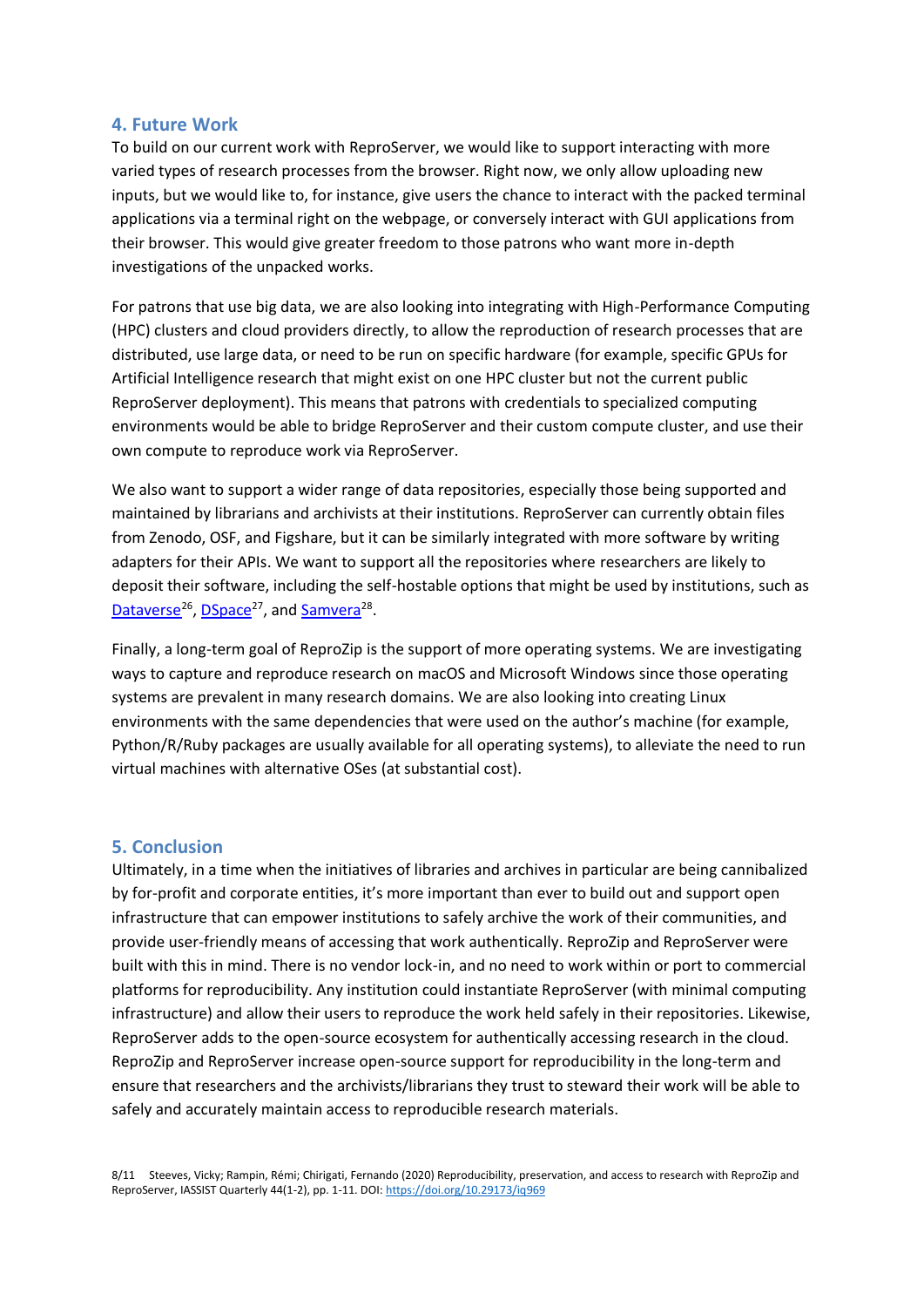Ultimately, ReproZip and ReproServer improves research by lowering the barriers to reproducibility, and the way in which the LIS community can preserve and make discoverable these research compendia. ReproServer builds on this important work by making access to these materials seamless; through an easily accessible web interface that allows for multiple ways of providing an rpz file (including integrations with repositories), multiple ways of interacting with the unpacked work, and open-sourcing this for use by anyone/any institution.

## **Acknowledgements**

We would like to acknowledge Dr. Juliana Freire, the Principal Investigator of the ReproZip project, for her support in continuing to build ReproZip and now ReproServer. We would also like to thank Genevieve Milliken for providing feedback on this paper prior to submission. We would also like to acknowledge the support from the Gordon and Betty Moore Foundation as well as the Alfred P. Sloan Foundation. The Moore-Sloan Data Science Environment was vital to the development of ReproZip.

## **References**

- Boss, K.E., Steeves, V., Rampin, R., Chirigati, F., Hoffman, B., 2019. Saving Data Journalism: Using ReproZip-Web to Capture Dynamic Websites for Future Reuse (preprint). LIS Scholarship Archive.<https://doi.org/10.31229/osf.io/khtdr>
- Chassanoff, A., Altman, M., 2019. Curation as "Interoperability With the Future": Preserving Scholarly Research Software in Academic Libraries. J. Assoc. Inf. Sci. Technol. 0. <https://doi.org/10.1002/asi.24244>
- Chirigati, F., Rampin, R., Shasha, D., Freire, J., 2016. ReproZip: Computational Reproducibility With Ease, in: Proceedings of the 2016 International Conference on Management of Data, SIGMOD '16. ACM, New York, NY, USA, pp. 2085–2088. <https://doi.org/10.1145/2882903.2899401>

Cochrane, E., 2018. Emulation as a Service Infrastructure (EaaSI). https://doi.org/None

- Espenschied, D., Lialina, O., n.d. Authenticity/Access | One Terabyte of Kilobyte Age. URL <https://blog.geocities.institute/archives/3214> (accessed 11.1.19).
- Goodman, S.N., Fanelli, D., Ioannidis, J.P.A., 2016. What does research reproducibility mean? Sci. Transl. Med. 8, 341ps12-341ps12[. https://doi.org/10.1126/scitranslmed.aaf5027](https://doi.org/10.1126/scitranslmed.aaf5027)
- Gronenschild, E.H.B.M., Habets, P., Jacobs, H.I.L., Mengelers, R., Rozendaal, N., van Os, J., Marcelis, M., 2012. The Effects of FreeSurfer Version, Workstation Type, and Macintosh Operating System Version on Anatomical Volume and Cortical Thickness Measurements. PLoS ONE 7, e38234[. https://doi.org/10.1371/journal.pone.0038234](https://doi.org/10.1371/journal.pone.0038234)
- Johnston, L.R., 2014. A Workflow Model for Curating Research Data in the University of Minnesota Libraries: Report from the 2013 Data Curation Pilot (Report). University Digital of Minnesota Conservancy.
- Jupyter, P., Bussonnier, M., Forde, J., Freeman, J., Granger, B., Head, T., Holdgraf, C., Kelley, K., Nalvarte, G., Osheroff, A., Pacer, M., Panda, Y., Perez, F., Ragan-Kelley, B., Willing, C., 2018. Binder 2.0 - Reproducible, interactive, sharable environments for science at scale. Proc. 17th Python Sci. Conf. 113–120.<https://doi.org/10.25080/Majora-4af1f417-011>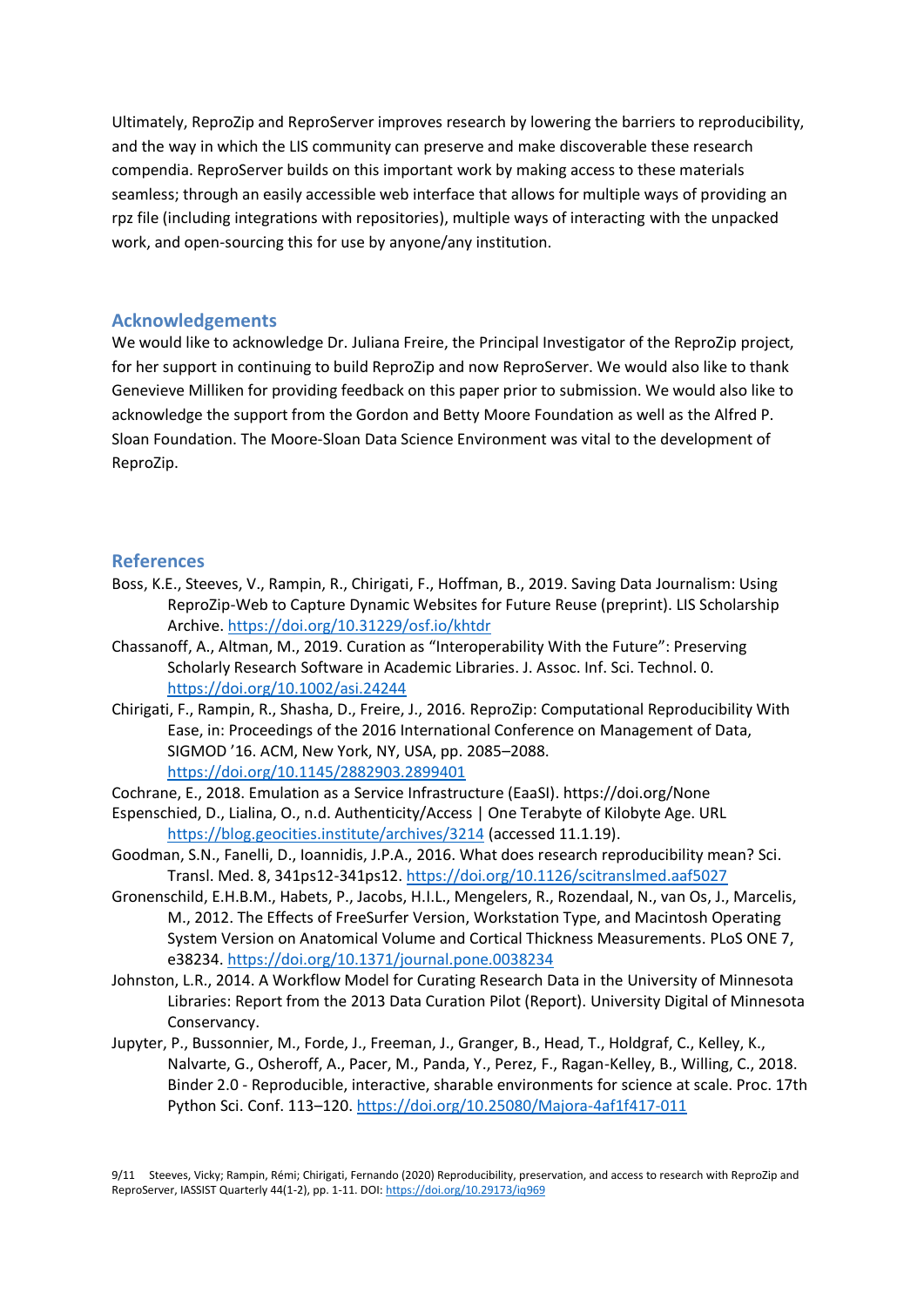- Kim, J., Mennerich, D., 2015. Jeremy Blake's Time-Based Paintings: A Case Study Electronic Media Review Four.
- Marwick, B., 2015. How computers broke science and what we can do to fix it [WWW Document]. The Conversation. URL [http://theconversation.com/how-computers-broke-science-and](http://theconversation.com/how-computers-broke-science-and-what-we-can-do-to-fix-it-49938)[what-we-can-do-to-fix-it-49938](http://theconversation.com/how-computers-broke-science-and-what-we-can-do-to-fix-it-49938) (accessed 3.27.17).
- Nüst, D., Boettiger, C., Marwick, B., 2018. How to Read a Research Compendium. ArXiv180609525 Cs.
- Pawlik, M., Hütter, T., Kocher, D., Mann, W., Augsten, N., 2019. A Link is not Enough Reproducibility of Data. Datenbank-Spektrum.<https://doi.org/10.1007/s13222-019-00317-8>
- Rampin, R., Chirigati, F., Steeves, V., Freire, J., 2018a. ReproServer: Making Reproducibility Easier and Less Intensive. ArXiv180801406 Cs.
- Rampin, R., Chirigati, F., Steeves, V., Freire, J., 2018b. ReproServer: Making Reproducibility Easier and Less Intensive. ArXiv180801406 Cs.
- Rhizome, 2015. Cyberspace, the old-fashioned way [WWW Document]. Rhizome. URL <http://rhizome.org/editorial/2015/nov/30/oldweb-today/> (accessed 11.1.19).
- Rios, F., Contaxis, N., Almas, B., Jabloner, P., Kelly, H., 2017. Exploring Curation-ready Software: Use Cases. URL [http://www.softwarepreservationnetwork.org/exploring-curation-ready](http://www.softwarepreservationnetwork.org/exploring-curation-ready-software-use-cases/)[software-use-cases/](http://www.softwarepreservationnetwork.org/exploring-curation-ready-software-use-cases/) (accessed 7.8.17).
- Steeves, V., Rampin, R., Chirigati, F., 2018. Using ReproZip for Reproducibility and Library Services. IASSIST Q. 42, 14–14.<https://doi.org/10.29173/iq18>

## **End-notes**

 $1$  Vicky Steeves is the Librarian for Research Data Management and Reproducibility, a dual appointment between New York University Division of Libraries and NYU Center for Data Science. She can be reached by email [<vicky.steeves@nyu.edu>](mailto:vicky.steeves@nyu.edu) and her ORCID is [0000-0003-4298-168X.](https://orcid.org/0000-0003-4298-168X) <sup>2</sup> Rémi Rampin is a Research Engineer at the Tandon School of Engineering at New York University. He can be reached by email [<remi.rampin@nyu.edu>](mailto:remi.rampin@nyu.edu) and his ORCID is [0000-0002-0524-2282.](https://orcid.org/0000-0002-0524-2282)

<sup>3</sup> Fernando Chirigati is a Postdoctoral Researcher at the Tandon School of Engineering at New York University. He can be reached by email [<fchirigati@nyu.edu>](mailto:fchirigati@nyu.edu) and his ORCID is [0000-0002-9566-](https://orcid.org/0000-0002-9566-5835) [5835.](https://orcid.org/0000-0002-9566-5835)

<sup>4</sup> <https://webrecorder.io/>

- <sup>5</sup> [https://reprozip.org](https://reprozip.org/)
- <sup>6</sup> [https://server.reprozip.org](https://server.reprozip.org/)
- <sup>7</sup> <https://mybinder.org/>
- <sup>8</sup> <https://www.softwarepreservationnetwork.org/eaasi/>
- <sup>9</sup> <https://examples.reprozip.org/>
- <sup>10</sup> <https://github.com/ReproNim/reproman>
- <sup>11</sup> <https://www.nist.gov/programs-projects/cloud-reproducible-records>
- <sup>12</sup> <https://www.journals.elsevier.com/information-systems/>
- <sup>13</sup> <http://db-reproducibility.seas.harvard.edu/>
- <sup>14</sup> <https://www.artifact-eval.org/guidelines.html>
- <sup>15</sup> <https://savingjournalism.reprozip.org/>
- <sup>16</sup> <https://www.imls.gov/>
- <sup>17</sup> <https://projects.propublica.org/docdollars/>